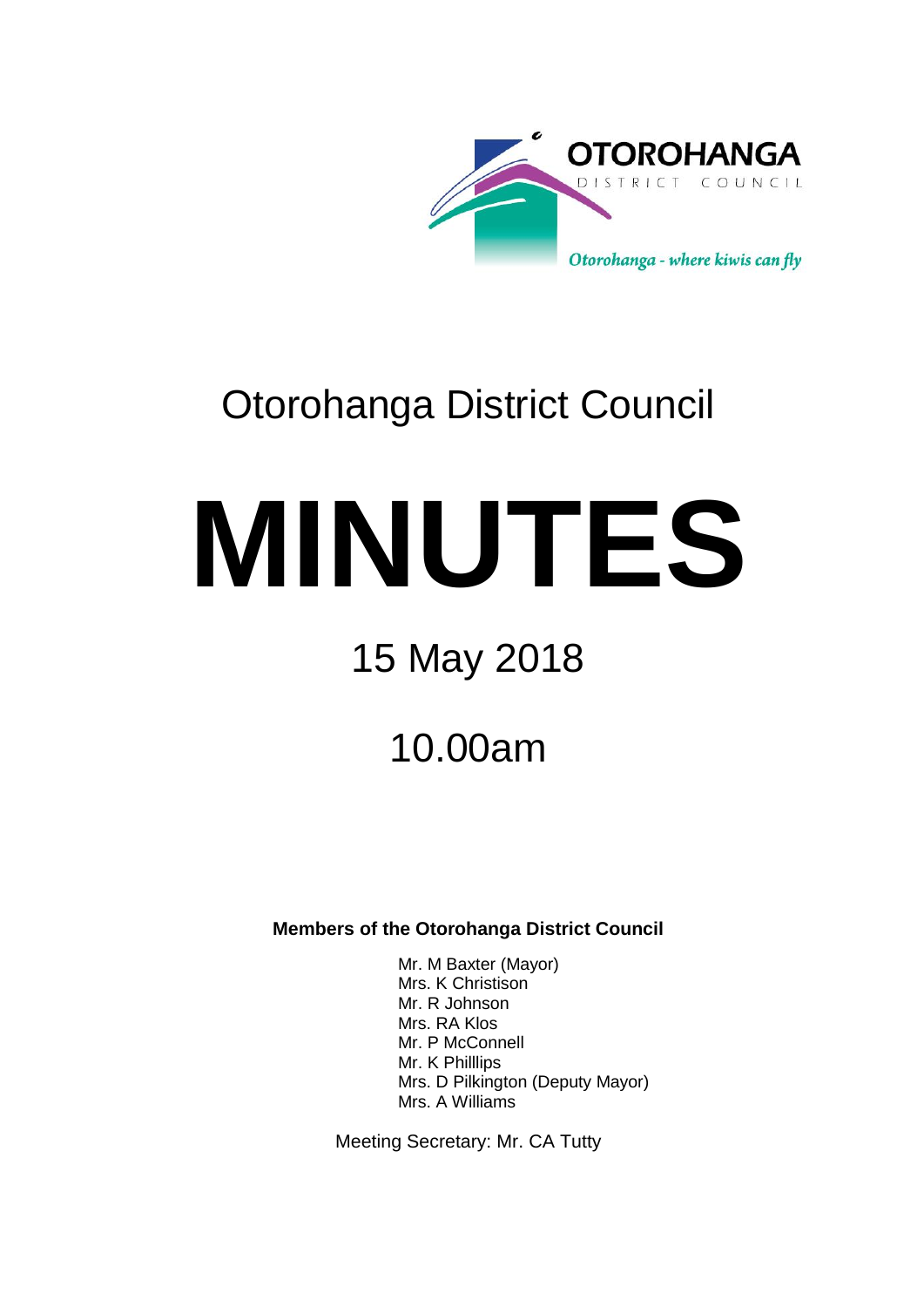## **OTOROHANGA DISTRICT COUNCIL**

15 MAY 2018

Minutes of the Meeting of the Otorohanga District Council held in the Council Chambers, 17 Maniapoto Street, Otorohanga on Tuesday 15 May 2018 commencing at 10.02am.

## **MINUTES**

### **ORDER OF BUSINESS:**

| <b>ITEM</b>                                       | <b>PRECIS</b>                                 | <b>PAGE</b> |
|---------------------------------------------------|-----------------------------------------------|-------------|
| <b>PRESENT</b>                                    |                                               |             |
| IN ATTENDANCE                                     |                                               |             |
| <b>OPENING PRAYER</b>                             |                                               |             |
| PUBLIC FORUM (UP TO 30 MINUTES)                   |                                               |             |
| <b>ITEMS TO BE CONSIDERED IN GENERAL BUSINESS</b> |                                               |             |
| CONFIRMATION OF MINUTES & MATTERS ARISING         |                                               |             |
|                                                   | - OTOROHANGA DISTRICT COUNCIL - 17 APRIL 2018 | 2           |
|                                                   | - OTOROHANGA COMMUNITY BOARD - 5 APRIL 2018   | 3           |
| DECLARATION OF INTEREST                           |                                               | 3           |

#### **REPORTS**

| <b>ITEM 259</b> | PROCESS TO REVIEW THE DOG CONTROL POLICY AND BYLAW                     | 3 |
|-----------------|------------------------------------------------------------------------|---|
| <b>ITEM 260</b> | ROUTINE ENGINEERING REPORT - FEBRUARY TO APRIL 2018                    | 4 |
| <b>ITEM 261</b> | ADOPTION OF REGIONAL INFRASTRUCTURE TECHNICAL<br><b>SPECIFICATIONS</b> | 5 |
| ITEM 262        | ROAD LEGALISATION PART OURUWHERO ROAD - SO 515967                      | 5 |
| <b>ITEM 263</b> | MATTERS REFERRED - 17 APRIL 2018                                       | 6 |
|                 | <b>GENERAL</b>                                                         | 6 |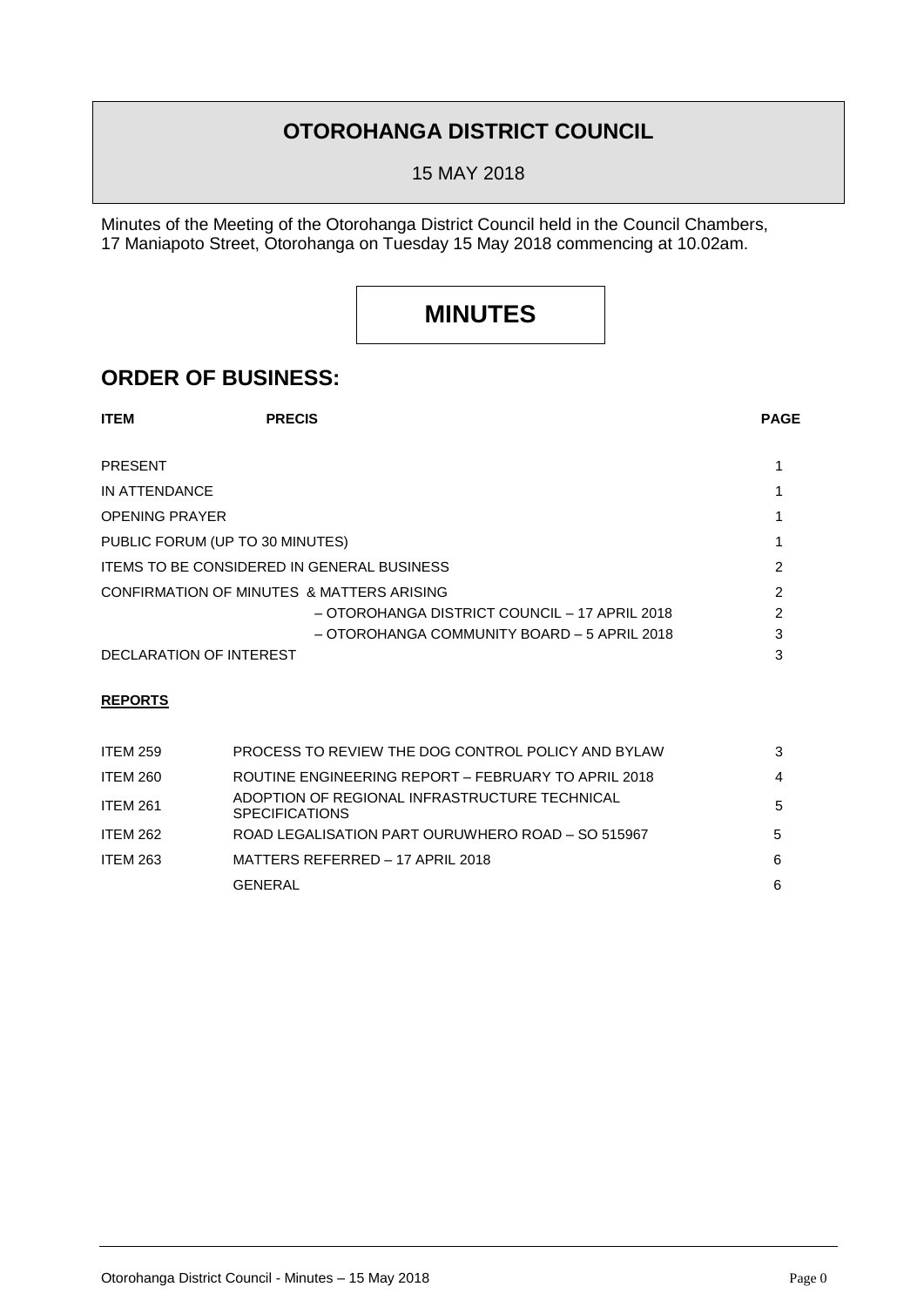#### **PRESENT**

Mr MM Baxter (Mayor), DM Pilkington (Deputy Mayor), Councillors, RA Klos, RM Johnson, P McConnell, AJ Williams

#### **IN ATTENDANCE**

Messrs DC Clibbery (Chief Executive), G Bunn (Finance and Administration Manager), R Brady (Engineering Manager), A Loe (Environmental Services Manager, D Dowd (Executive Assistant) (left 11am), CA Tutty (Governance Supervisor) (attended at 11am)and T Ambury (Land Management Officer)

#### **APOLOGIES**

**Resolved** that the apologies received by Councillor K Christison and Councillor KC Phillips be sustained.

#### **His Worship / Councillor Williams**

His Worship declared the meeting open and welcomed those present

#### **OPENING PRAYER**

Councillor Pilkington read the Opening Prayer

#### **PUBLIC FORUM**

Several members of the public attended this section of the meeting.

#### **Mrs. Rosemary Davison**

Mrs. Davison addressed Council in relation to the Waipa Reremoa Restoration Project (WRRP) and the work undertaken along the Waipa River. She informed Council that she is a land owner along the Waipa River and has been undertaking work for a considerable period of time replacing Crack Willow with native plants.

Mrs. Davison said that the WRRP have planted 60,000 natives, supplied farmers with fencing materials to create a 10 metre wide riparian strip that will be maintained for a period of three years. She said that the work undertaken has been made possible by a considerable amount of funding from the Waikato River Authority.

Mrs. Davison informed members that there is a partnership between the Waipa Reremoa Restoration Project and members of Te Keeti Marae.

Members were informed that multiple Community planting days have taken place without any representation or interest from Councillors and she felt that Council has a responsibility to be involved in this project.

Mrs. Davison expressed the opinion that there is continual negativity from the Council in regards to this project.

Mrs Davison drew member's attention to a recent letter written by this Council to the Waikato Regional Council in regards to areas of concern such as lack of shade, bank subsidence and fencing. She felt this letter inferred that the work being undertaken by the Waipa Reremoa Restoration Project was a waste of time and as a result of this letter felt embarrassed. She said the letter could jeopardise the whole project.

Mrs Davison queried if there is any support by Councillors and recommended that Councillors start taking part in these undertakings and to listen to the Community.

#### **Mr. Alan Johnson**

Mr Johnson of Otewa Holdings thanked Council for the opportunity to speak at this meeting. He informed members that he was concerned and shocked to read of the disconnect between the Waipa Reremoa Restoration Project and Council and felt that Councils letter was short sighted and not in line with Waikato Regional Councils long term vision for the Waipa River.

Mr Johnson expressed the need for Councils support on this project as potential funders will look to Council for direction. He felt this was of vital importance for the future strategic direction of the project.

#### **Mrs. Helen Hunt**

Mrs. Hunt then addressed Council informing members that she is a land owner along the Waipa River and had undertaken planting of over 200 trees on her property. She felt that she is a responsible custodian of the land.

Mrs. Hunt said that Rosemary Davison was of great support and a wealth of knowledge to her in regards to riparian planting. Mrs Hunt queried how many Councillors have actively seen the work being undertaken along the river. She extended an invitation for members to visit her property to view these works.

#### **Mr. Derek Wooster**

Mr. Wooster acknowledged the Mayor, Councillors and staff.

He expressed the opinion that previous speakers have given strength in conversation to the importance of the Reremoa Restoration Project and the Community of the River.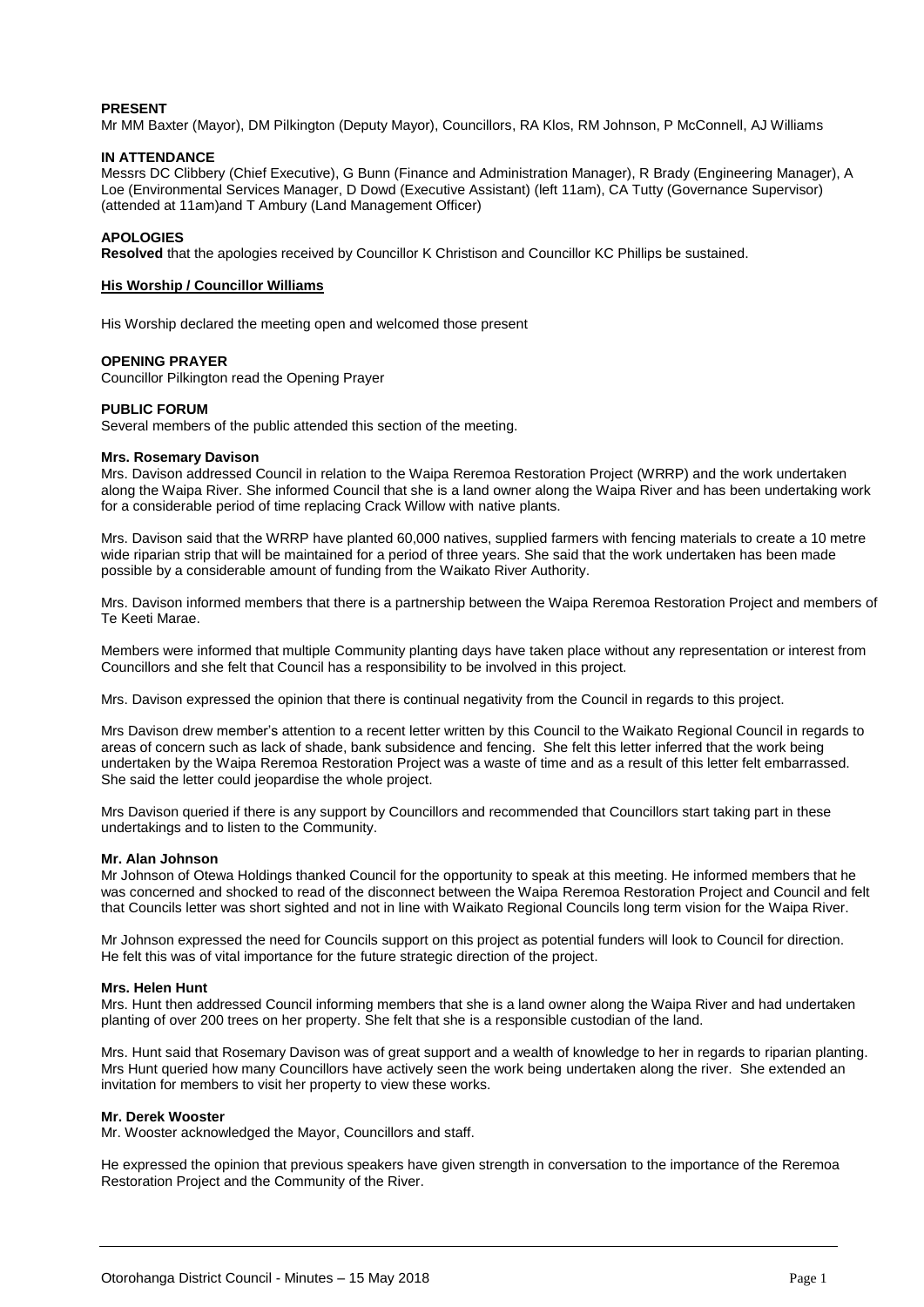Mr. Wooster acknowledged the three year relationship between Te Keeti Marae and Mrs. Davison and that the works were well underway. Mr. Wooster informed members of his family's relationship to the river being that of land owners on either side. He recounted times past and from this advised that the river bed is always changing and that there is no direct correlation to the effects of erosion.

He expressed disappointment in the letter that was sent from Council to the Waikato Regional Council especially when a Community group is undertaking the work.

Mr. Wooster informed members that simply by driving along Rangiatea Road, the works undertaken on the Waipa River can be clearly seen by all.

He thanked members for their time.

#### **Mr. Evan Cowan**

Mr. Cowan greeted members and informed those in attendance that he is a farmer located on Barber Road and that he was born and has lived in Otorohanga all of his life.

Previously he has been a representative on the Waikato Regional Council Subcommittee and that he is familiar with the workings of the upper Waipa and other projects in the area. He said, at that time, the work undertaken was to remove Crack Willow to alleviate potential flooding.

Mr. Cowan said, from his point of view, the removal of willow and riparian planting is adding much value to the river. He expressed the opinion that the river is now more accessible for recreational activities and that there is a real opportunity to enhance the river further by extending a walking track through the planted riparian strips. He said he believes more people are using the river each year and that popularity will continue to grow.

Mr. Cowan acknowledged that there is river bank erosion occurring however, this has been well managed with rock placement and preventative works. He said this is not a new event and that the erosion which has been occurred has been well managed.

Mrs. Davison concluded the presentation and thanked members for listening. She expressed the opinion that in spite of the attitude of the Council the vision of the river will be restored, it will take decades to achieve and recommends it be included in Councils Long Term Plan. She requested Councillors join her on this journey.

#### **His Worship Mayor Max Baxter**

His Worship thanked those present for attending the meeting. He said that he is a dairy farmer and has approximately 1.6km of river frontage along his property. He expressed the opinion that the letter sent to Waikato Regional Council was based more around raising questions on different aspects of the project. His Worship referred to a recent meeting with Mr. Blackie (WRRC Zone Manager, Waipa) at which Council learnt a lot such as how the erosion is being handled and the benefits of riparian planting. He expressed the opinion that to generalise that Councils perception of being against riparian planting is wrong. He said he was personally behind riparian planting.

His Worship thanked all those who have been involved in this project.

#### **Councillor Klos**

Councillor Klos introduced herself and expressed the opinion that within her Ward of Wharepuhanga, there are groups that are undertaking work in the Community. She said these groups just get on with the task at hand and without any fuss. She expressed her personal offence to the comments made in the public forum.

#### **ITEMS TO BE CONSIDERED IN GENERAL BUSINESS**

**Resolved** that the Chief Executives report on a Subdivision opportunity be considered in a Confidential section of the meeting.

#### **His Worship / Councillor McConnell**

#### **CONFIRMATION OF MINUTES – OTOROHANGA DISTRICT COUNCIL 17 APRIL 2018**

**Resolved** that the Minutes of the Otorohanga District Council held on 17 April 2018, as circulated, be approved as a true and correct record of that meeting and the resolutions contained within be adopted.

#### **Councillor Johnson / Councillor Williams**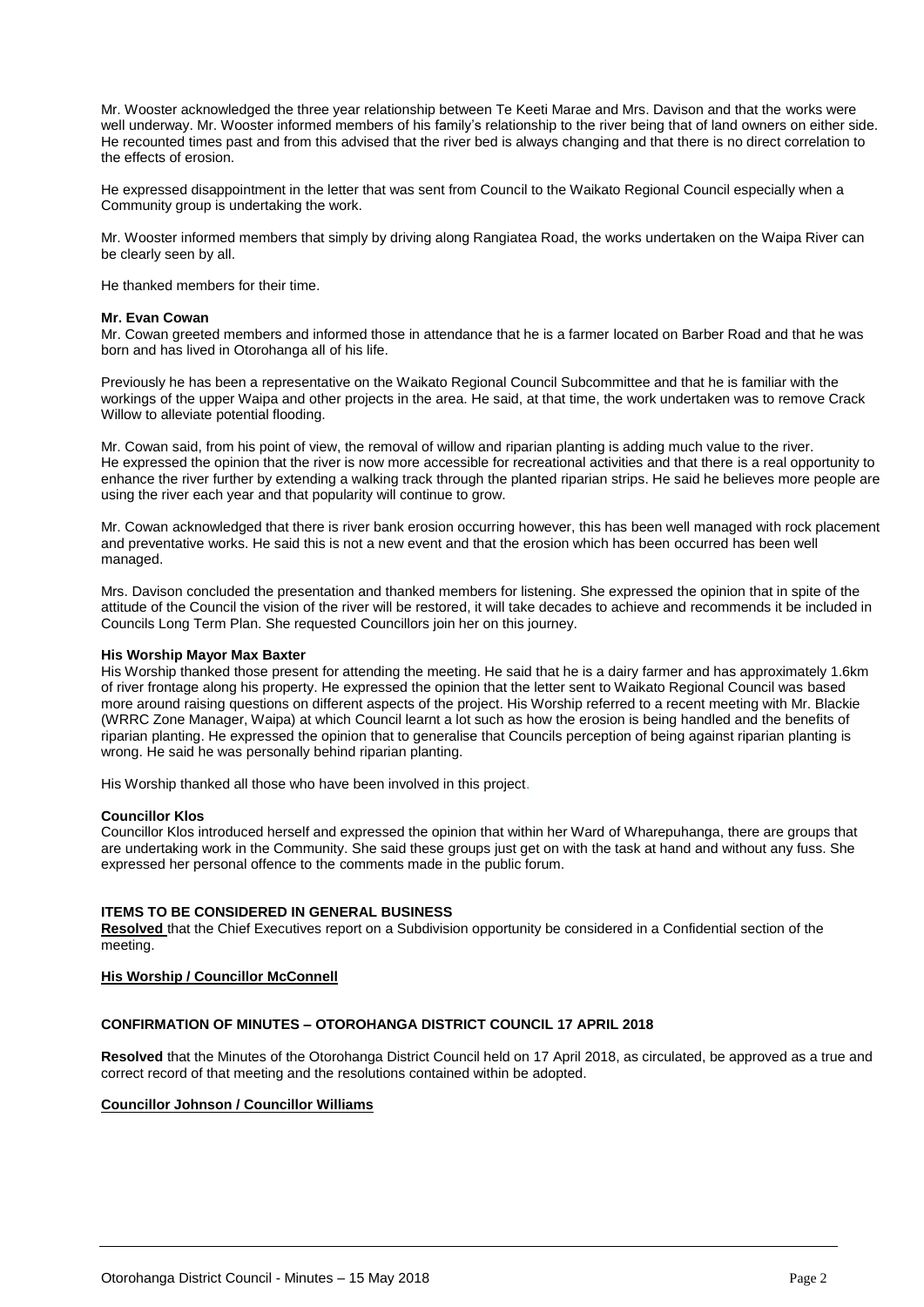#### **MATTERS ARISING**

#### **CORRECTION**

Councillor Klos informed members that on Page 2, fourth paragraph, fourth line from the bottom the word needs to be corrected to 'thought'.

Councillor Johnson expressed the opinion that the wording on Page 8 in relation to Bristle Grass does not convey the proper meaning of his statement. Councilor Johnson requested that the wording be amended to 'That Council spray the roadside of Bristle Grass in December or possibly January of each year". Councillor Johnson requested that this item be added to matters referred.

#### **KAWHIA SPORTS CLUB – REQUEST FOR ASSISTANCE**

Councillor Pilkington informed members that thanks to a donation to the Kawhia Sports Club of a new chiller, the original request for \$5000 from Council has changed. Councillor Pilkington said that the requested amount now is only \$1000 and this contribution will go towards the installation of the Chiller.

The Corporate Services Manager queried if Council would be invoiced for this amount.

Councillor Pilkington informed members that the Chair of the Club would make contact with Council.

#### **HUIRIMU ROAD – MATTERS REFERRED**

Councillor Klos requested that the item regarding the Huirimu Road School Bus be left on matters referred.

#### **CONFIRMATION OF MINUTES - OTOROHANGA COMMUNITY BOARD 5 APRIL 2018**

**Resolved** that the Minutes of the meeting of the Otorohanga Community Board held on 5 April 2018, as circulated, be received.

#### **Councillor McConnell / Councillor Williams**

#### **MATTERS ARISING**

#### **ERROR RECORDED IN CONTRIBUTION PERCENTAGE**

Councillor Pilkington informed members that on page 2 of the Minutes the numbers in relation to the Otorohanga Pool Complex should read 2% funded by Kawhia, not 5% as recorded.

#### **WATER FOUNTAIN**

Councillor Klos expressed the opinion that the installation of the proposed Water Fountain on the Village Green could result in hygiene issues.

Councillor McConnell informed members that an alternative option for the public to fill water bottles is being explored.

#### **DECLARATION OF CONFLICTS OF INTEREST**

His Worship asked members for any declarations of conflict of interest.

No declaration of conflicts of interest were received.

#### **ITEM 259 PROCESS TO REVIEW THE DOG CONTROL POLICY & BYLAW**

The Environmental Services Manager referred members to his report and said that the review of the Dog Control Policy and Bylaw will take place within 2 years. The Environmental Services Manager queried if Councillors wished to wait for the scheduled time. He informed members that there are numerous options on the table and that this process could be done through the declaration of a resolution. He said that a statutory requirement was for a review of the policy in 2020.

The Environmental Services Manager informed members that through the consultation process, numerous options could be explored in relation to dog exercise areas etc.

His Worship queried if these areas have been of concern to Councils Dog Control Officer.

Councillor Pilkington queried if it is possible to make amendments to the schedule without doing a full review.

In reply the Environmental Services Manager informed members that Council can make amendments to the schedule without a full review, and that this would then be notified in the paper and other media. .

The Chief Executive identified an area recently leased from KiwiRail as an area that potentially could be appropriate for dog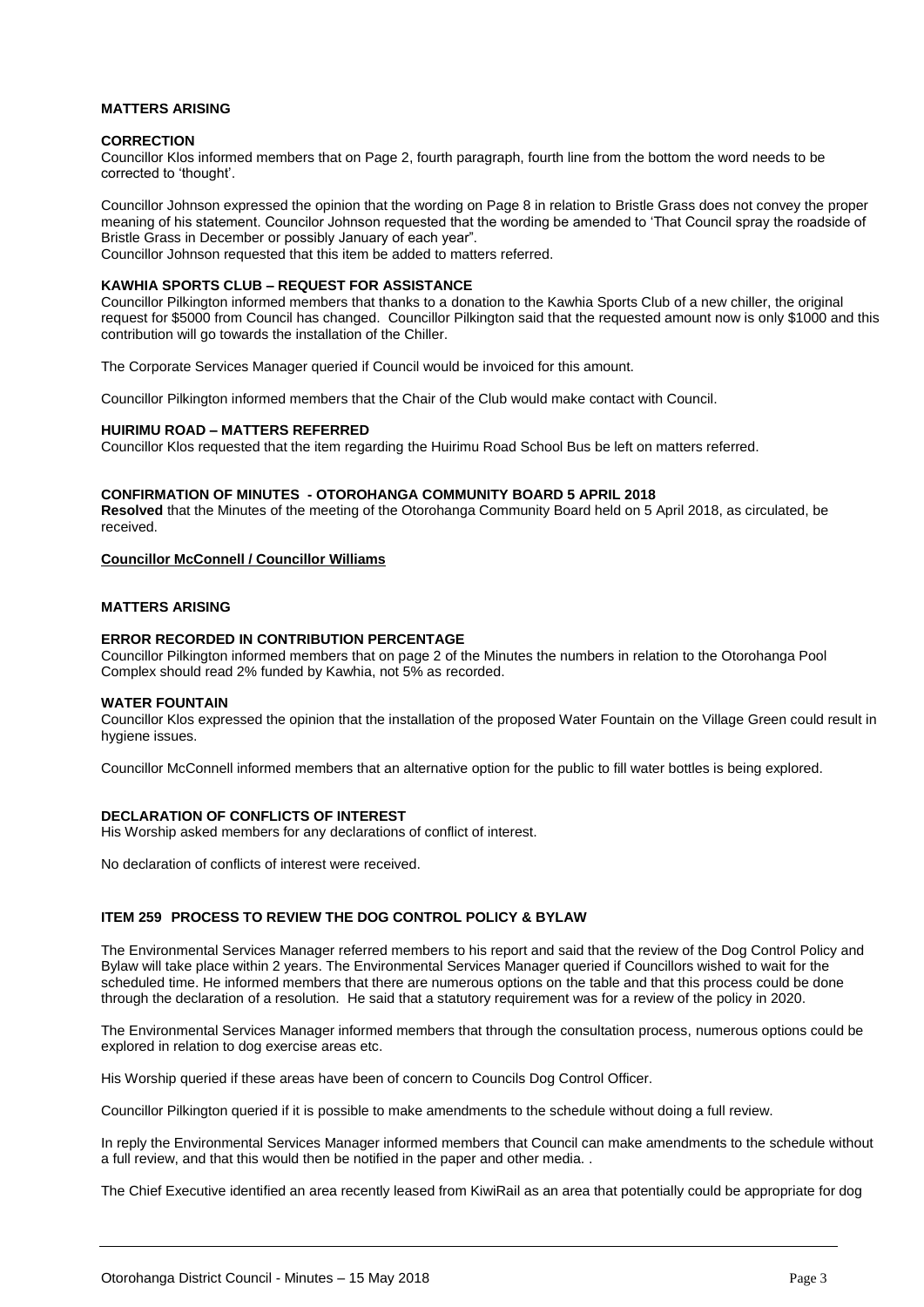activity.

Councillor Pilkington expressed the opinion that the relevant schedule could be discussed at Community Board Level and that this would be very beneficial.

Councillor Pilkington informed members that all three schedules are most critical.

The Chief Executive said that should this matter be dealt with at a Board level it would be prudent to undertake a full comprehensive review involving Boards and Community.

Councillor McConnell expressed the opinion that this matter needs to be promptly addressed and that appropriate consideration be given to it. He felt that the current allocated areas in Otorohanga are insufficient for the purpose of dog walking/exercising. He informed members that on a daily basis, there are groups of Community members who socialise while walking their dogs.

Councillor Johnson expressed the opinion that this matter needs to be workshopped.

Councillor Klos expressed the opinion that she felt the topic needs to be workshopped only amongst Councillors.

Resolved that:

1. The report by the Environmental Services Manager be received, and

2. Following discussion on the matters detailed in the report that Council confirm a date to commence a review of the Otorohanga District Dog Policy and Bylaw.

#### **HIS WORSHIP / COUNCILLOR PILKINGTON**

#### **ITEM 260 ROUTINE ENGINEERING REPORT – FEBRUARY TO APRIL 2018**

The Engineering Manager presented a routine report on engineering matters for the period February to April 2018.

#### **Pavement Markings**

The Engineering Manager noted advice from Councillor Pilkington as to how tired looking the pavement markings are as you enter into Kawhia.

#### **Roads Maintenance**

Councillor Klos queried whether there are reasons why some sections of gravel roads break up into potholes more than others. She referred in particular to the south end of Huirimu Road.

The Engineering Manager advised there were possibly three reasons for this being –

- 1) Issues with drainage.
- 2) Driving habits.
- 3) Grading / Metal not of appropriate standards.

#### **Water & Community Services**

The Engineering Manager submitted an apology on behalf of Council's Services Manager Dave McKinley. The Engineering Manager confirmed that Water Services staff are engaged and working with the Waikato District Health Board regarding compliance with the Drinking Water Standards.

#### **Tihiroa Rural Water Supply**

The Governance Supervisor informed members that a meeting of the Tihiroa Rural Water Supply Committee is to be held on Thursday 14 June 2018 at 1.30pm in the Council Chambers.

#### **Waipapa Toilets**

Councillor Klos requested consideration be given to erecting a sign encouraging people to take their rubbish / food away from the facility. The Land Management Officer replied that improvement to signage is being considered and reported that the painting of the mural is half completed and already there has been considerable favorable feedback on this.

Councillor Johnson advised that he had stopped at the facility recently and reported that the area looked great. He said the proposal to erect a facility there was a great initiative.

#### **Tom French Grove**

Councillor Pilkington acknowledged and thanked those Council staff involved in painting the Tom French Grove toilet facility. She said the result has been a great improvement.

#### **Kawhia Cemetery**

Councillor Pilkington requested that Council staff ensure that the Kawhia Cemetery is up to standard particularly over long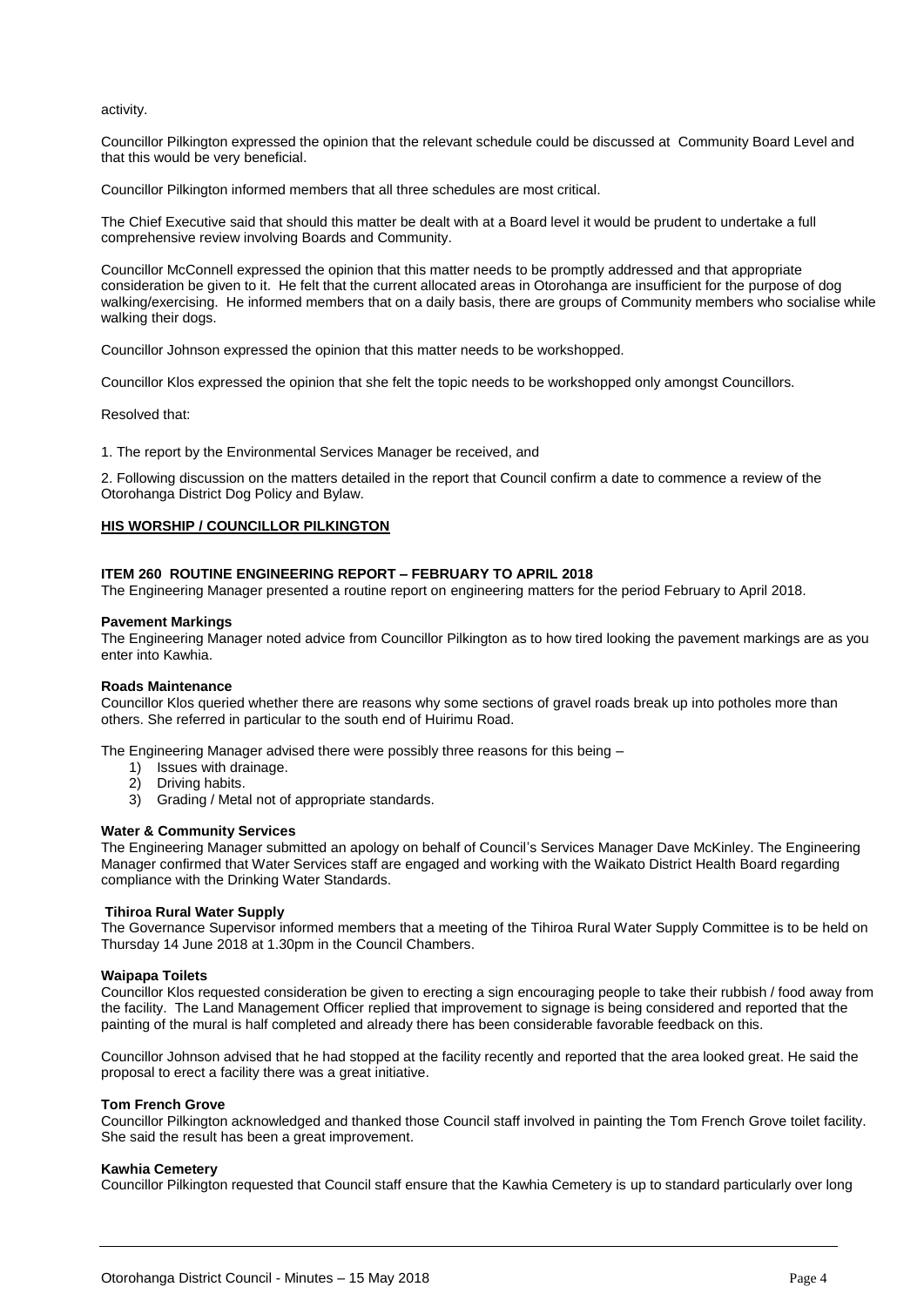weekends, mother's day and the like.

**Resolved** that the routine Engineering Report for the period February to April 2018 be received.

#### **His Worship / Councillor Pilkington**

#### **ITEM 261 ADOPTION OF REGIONAL INFRASTRUCTURE TECHNICAL SPECIFICATIONS**

The Engineering Manager presented a report advising that the Waikato Local Authority Shared Services (WLASS) Board is made up of all the Waikato Chief Executives who recently approved the Regional Infrastructure Technical Specifications (RITS). He said the next step is for each participating Council to adopt the RITS which will replace the existing code of practice which for Otorohanga is currently the Hamilton City Standard Technical Specifications.

**Resolved** that the Waikato Local Authority Shared Services, Regional Infrastructure Technical Specifications be adopted by Council.

#### **Councillor Johnson / Councillor Pilkington**

#### **ITEM 262 ROAD LEGALISATION PART OURUWHERO ROAD – SO 515967**

The Engineering Manager informed members that Council has documents requiring consent for legalisation of part of Ouruwhero Road being a length of 1500 meters south of Peacock Road. He said this section of road was realigned in 2016 – 2017 and this action is to adjust the legal boundaries to coincide with the adjustments made by the roading works.

#### **Resolved** that

1. The Otorohanga District Council hereby consents to the Minister of Land Information declaring

a. Pursuant to Section 114 of the Public Works Act 1981 the land described in the **First Schedule** below to be road vested in the Otorohanga District Council.

b. Pursuant to Sec 116 and 117 of the Public Works Act 1981 the road described in the **Second Schedule** below being stopped and vested in the adjoining properties by way of amalgamation with the titles listed and being subject to existing mortgages recorded on the titles.

#### *South Auckland Land District - Otorohanga District*

| <b>First Schedule -</b><br>Land to be Declared<br>Road Area | Description      | Title      | Owners             |
|-------------------------------------------------------------|------------------|------------|--------------------|
| 540m2                                                       | Sec 3 SO 515967  | CFR 580327 | PC & RD Trubshaw   |
| 170m2                                                       | Sec 5 SO 515967  | SA989/62   | PC & RD Trubshaw   |
| 2211m2                                                      | Sec 10 SO 515967 | CFR 601180 | PC & RD Trubshaw   |
| 687m2                                                       | Sec 13 SO 515967 | CFR 601180 | PC & RD Trubshaw   |
| 1914m2                                                      | Sec 2 SO 515967  | SA48C/524  | CE, FA & MJ Barker |
| 573m2                                                       | Sec 4 SO 515967  | SA48C/524  | CE, FA & MJ Barker |
| 901m2                                                       | Sec 6 SO 515967  | SA48C/524  | CE, FA & MJ Barker |
| 360m2                                                       | Sec 8 SO 515967  | SA44A/314  | AJ & BM Rogers     |
| 1145m2                                                      | Sec 11 SO 515967 | SA44A/314  | AJ & BM Rogers     |
| 645m2                                                       | Sec 12 SO 515967 | SA44A/314  | AJ & BM Rogers     |
| 118m2                                                       | Sec 14 SO 515967 | SA25B/809  | PRS & CJ Bradey    |

**Second Schedule** - *Road to be stopped and vested by amalgamated*

| Area   | Description     | Title      | Owners           |
|--------|-----------------|------------|------------------|
| 1247m2 | Sec 1 SO 515967 | CFR 580327 | PC & RD Trubshaw |
| 194m2  | Sec 7 SO 515967 | SA989/62   | PC & RD Trubshaw |
| 2096m2 | Sec 9 SO 515967 | SA44A/31   | AJ &DM Rogers    |

2. The Mayor and Chief Executive of Otorohanga District Council be authorised to sign and seal any documentation necessary to legalise plan SO 515967.

#### **Councillor Klos / Councillor Williams**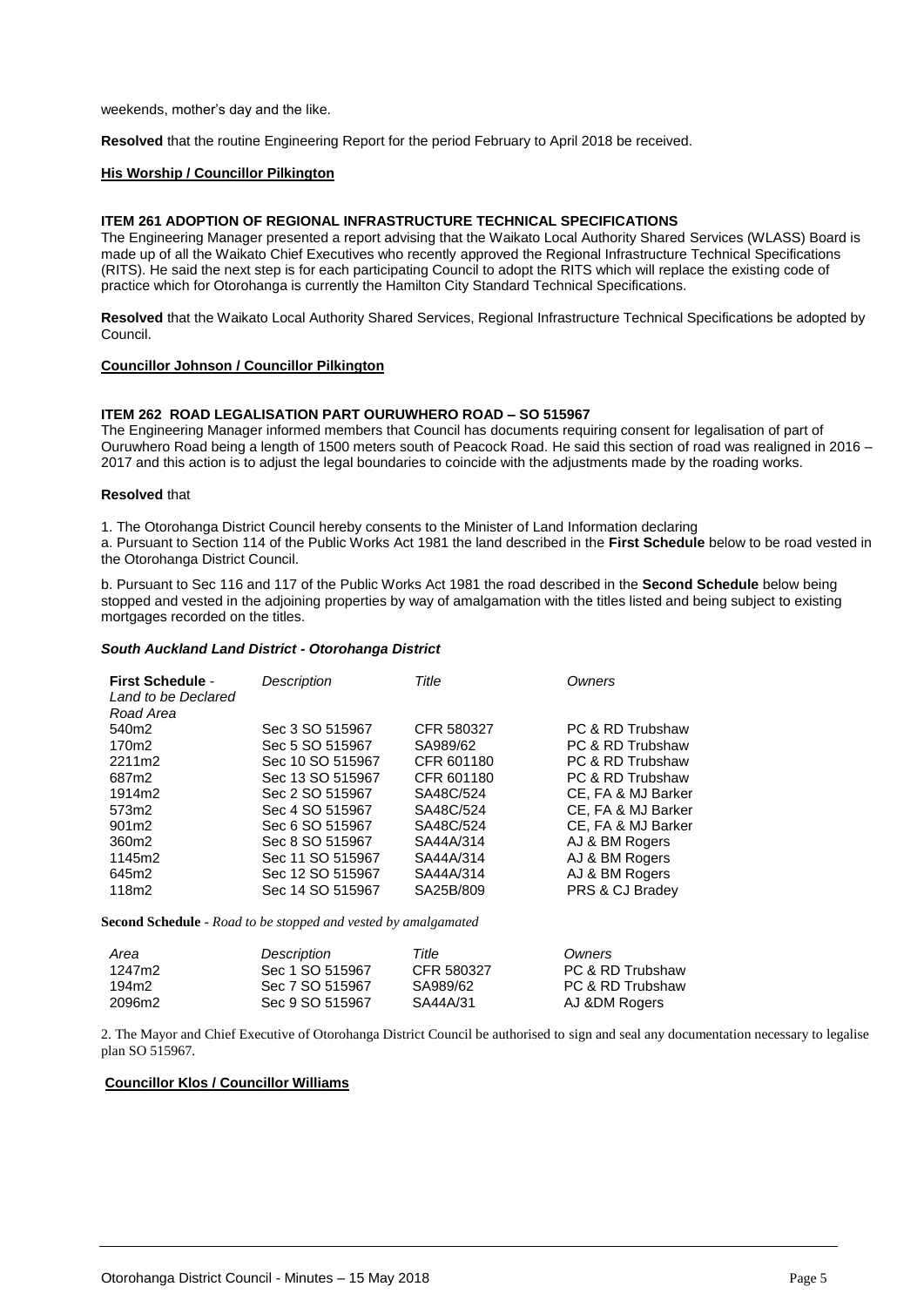#### **ITEM 263 MATTERS REFERRED 17 APRIL 2018**

The Governance Supervisor took members through matters referred.

#### **DRAFT LONG TERM PLAN**

The Chief Executive advised that in regards to the draft Long Term Plan there is still the opportunity for changes of wording, addressing and / or measuring the outcomes and other appropriate amendments.

#### **WAIKATO REGIONAL COUNCIL PLAN CHANGE 1 AND VARIATION 1**

A presentation will be made Waikato Regional Council Plan Change 1 and Variation 1 later in the meeting.

#### **GENERAL**

#### **AUDIT AND RISK COMMITTEE**

Councillor Klos reported she attended the first meeting of the Audit and Risk Committee, which went very well.

The Finance and Administration Manager advised that the minutes of this meeting are currently being reviewed. Councillor Klos was thanked for her input at the meeting.

#### **ROADSIDE SPRAYING**

Councillor Johnson reported he had received comment from a ratepayer that Council appears to be over spraying drains and water tables.

The Engineering Manager replied that there is a need to spray the drains in order for them to carry the volume of water however, there is a balance to be reached in this activity to avoid excessive erosion. He said staff are currently actively encouraging the contractor not to be quite as vigorous in carrying out this work.

#### **FEDERATED FARMERS**

Councillor Johnson reported he attended a recent AGM of the local Federated Farmers whereat Council's Long Term Plan was discussed. He said those present were very complimentary in their comments regarding the plan.

#### **RURAL SUPPORT TRUST**

Councillor Johnson reported last week he attended a Rural Support Trust Physio / Social First Aid course where skills were highlighted in the case of a natural disaster occurring . He said there was a high presence of other Council representatives.

#### **COUNCIL CHAMBERS**

Councillor Johnson said he is uncomfortable with the arrangement of the Council Chambers particularly when members of the public are present. He said, in the current situation, Councillors have their backs to the public which is not desirable.

#### **MEETING ADJOURNMENT**

Council adjourned the meeting at 11.30am to listen to a presentation from Mr. M Kivell (Mitchell Day) and Ms. M Mackintosh (Tompkins Wake) on the Proposed Plan Change 1 and Variation 1 to the Waikato Regional Plan.

This was then followed by a presentation on the Sub Regional Economic Action Plan.

Council resumed the meeting at 1.50pm

#### **GENERAL**

#### **SPECIAL LICENCE APPLICATIONS**

Councillor Pilkington suggested that relevant information when applying for special licenses be placed in Councils six monthly newsletter and also in the Kawhia Messenger and local Schools newsletters. She said it is necessary to highlight the statutory period required when applying for such a license.

#### **TOM FRENCH GROVE**

Councillor Pilkington extended her thanks to those staff involved in the repainting of the Tom French Grove facility.

#### **MR. L SHERMAN**

Councillor Pilkington acknowledged the untimely death of Mr. Lou Sherman who had served as Chair of the Kawhia Community Board and was a talented and respected artist. Councillor Pilkington acknowledged the tremendous contribution Mr. Sherman made to Kawhia.

#### **STATE HIGHWAY 31 – SIGNAGE**

Councillor Williams informed members of a large NZTA sign erected along State Highway 31 highlighting directions to the Waitomo Caves via Waitomo Valley Road.

#### **MAYORAL ACTIVITIES**

His Worship highlighted his attendance at the following –